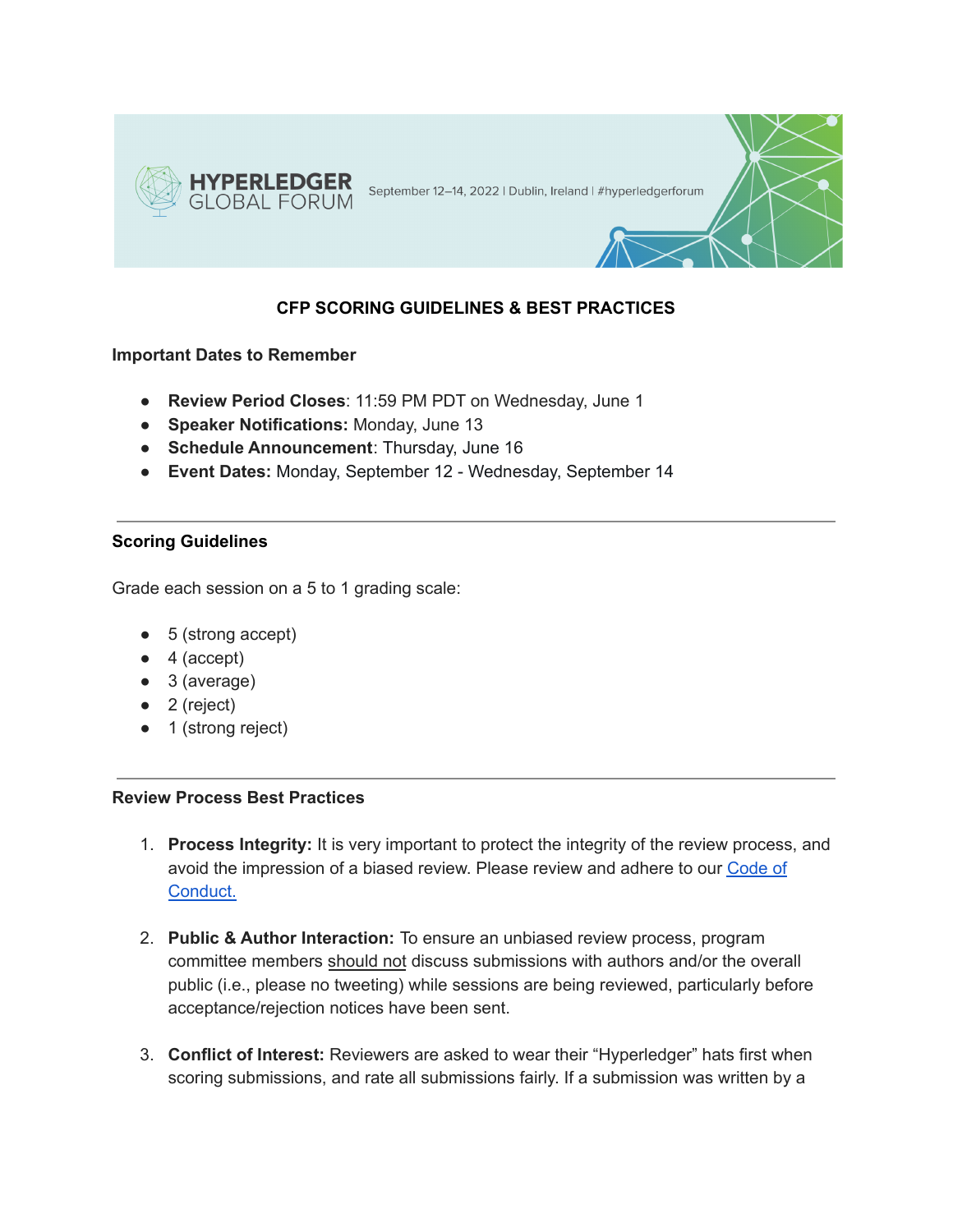colleague, or someone that you are seen to be associated with or in competition with, please do your best to be as unbiased as possible.

- 4. **Review Metrics:** As listed above**,** the ranking system is divided into 5 options: 5 (Strong Accept), 4 (Accept), 3 (Average), 2 (Reject), 1 (Strong Reject). It is important that you highlight your level of confidence in your recommendation and the reasons why you gave the score you did. When reviewing proposals, keep in mind the following criteria:
	- a. **R**elevance
	- b. **O**riginality
	- c. **S**oundness
	- d. **Q**uality of Presentation
	- e. **I**mportance
- **5. Based on the feedback from previous editions, the PC should bear in mind the following guidance:**
	- **a.** Ensure that the content presented does not contain pitches, inappropriate content and will be useful to the audience.
	- b. Ensure that the speakers are coming from diverse backgrounds in all possible terms:
		- o Gender
		- o Geography
		- o Companies
		- o Race
		- o Etc
	- c. Encourage single presenter talks and ensure that panel submissions have no more than 4 panelists and a moderator. Prioritize the quality over quantity.
	- d. Accommodate as many speakers as possible without reducing the value of the event to the audience
	- e. Encourage interactive content short talks with long Q&A, demos, live coding sessions
	- f. Presentations may be accepted on a conditional basis. If a presentation seems interesting, but would benefit from a change of format or improvement to the content, the PC can decide to appoint one of its members to work with the submitter to improve the content and then fully accept it.
- 6. **Review Comments:** Keep in mind that submitting authors may be a VP at a large company or a university student. Ensure your feedback is constructive, in particular for rejected proposals as we do receive requests for feedback and it is always helpful to pass along helpful comments for future proposals. Good examples of review elements include: